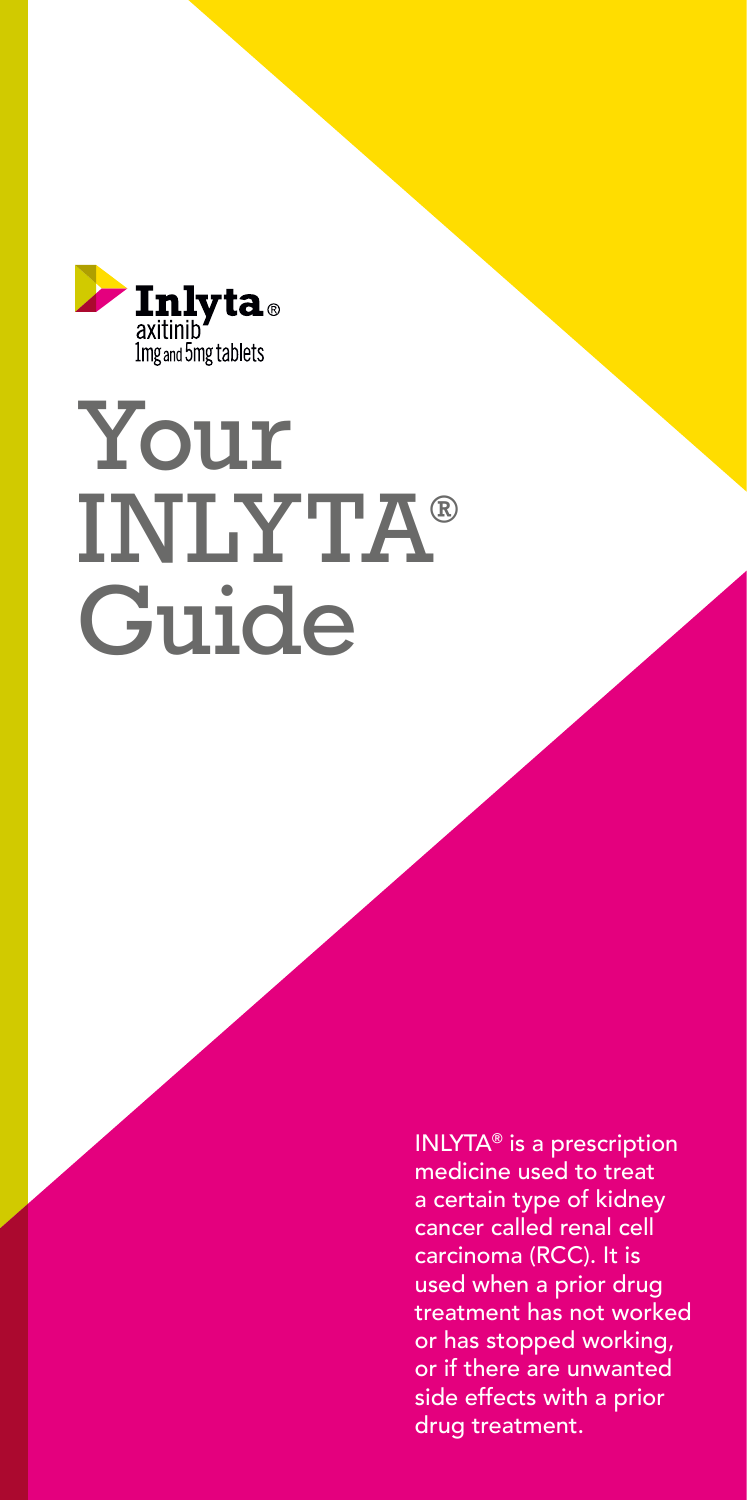# **Prescribed INLYTA® (axitinib) tablets?**

Your doctor has prescribed INLYTA®. This guide has been provided to help you understand more about INLYTA®:

- How it works
- How you should take it
- **Possible side effects you should be aware of**
- ▶ When to contact your doctor or seek emergency help
- Advice for self-care
- $\blacktriangleright$  How to access the INLYTA® assistance programme

This guide does not take the place of talking to your doctor or pharmacist. If you have any questions about your treatment please discuss them with your doctor.

This is a general guide. Please read the Consumer Medicine Information Leaflet available from www.medsafe.govt.nz for further information about INLYTA®. If you have any questions about your treatment please discuss them with your doctor.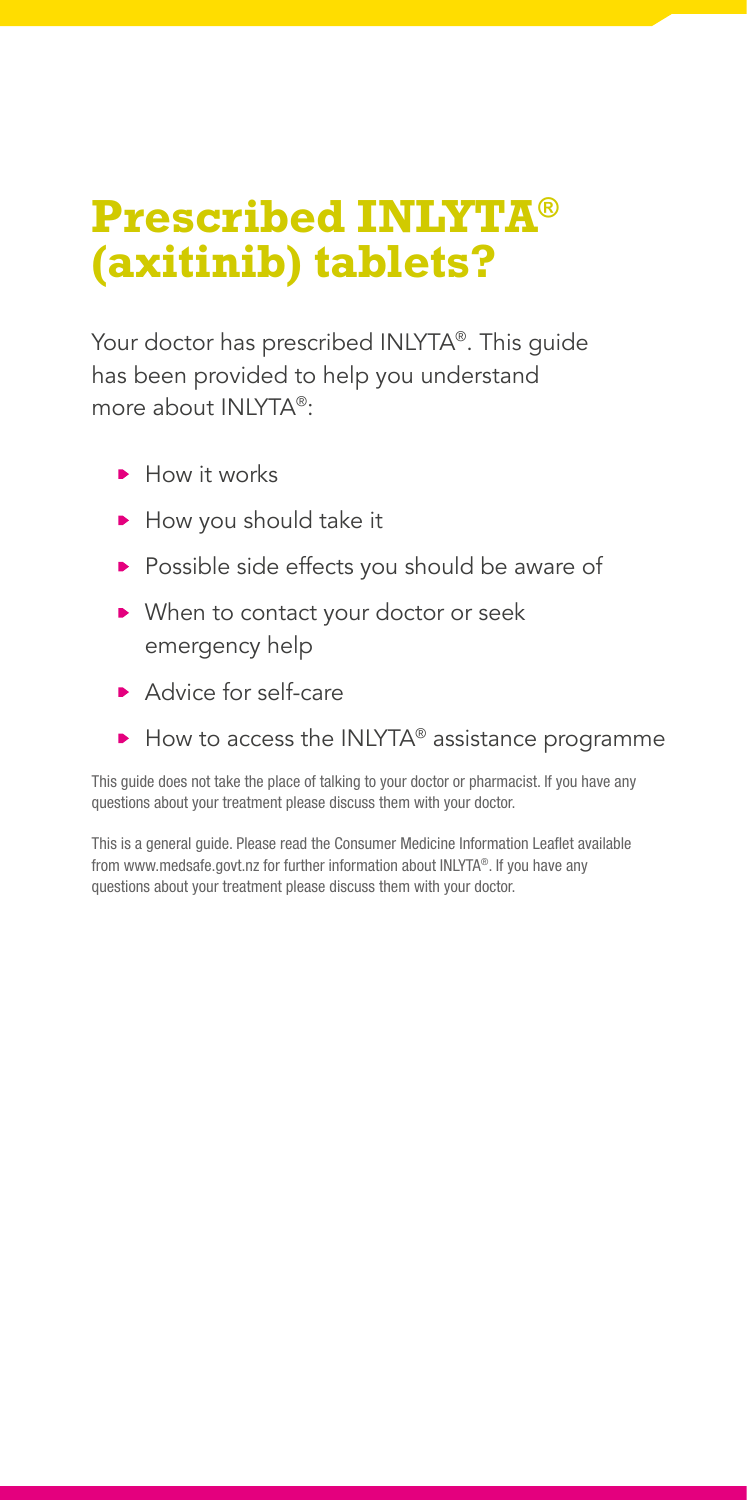### **Why you have been prescribed INLYTA®**

INLYTA® is used to treat a certain type of kidney cancer called renal cell carcinoma (RCC). It is used when a prior treatment has stopped working.

If you have any questions about why INLYTA® has been prescribed for you, please ask your doctor.

# **How does INLYTA® work?**

INLYTA® is a tyrosine kinase inhibitor. It contains the active substance axitinib. INLYTA® works by reducing the blood supply to the tumour and by slowing down its growth.

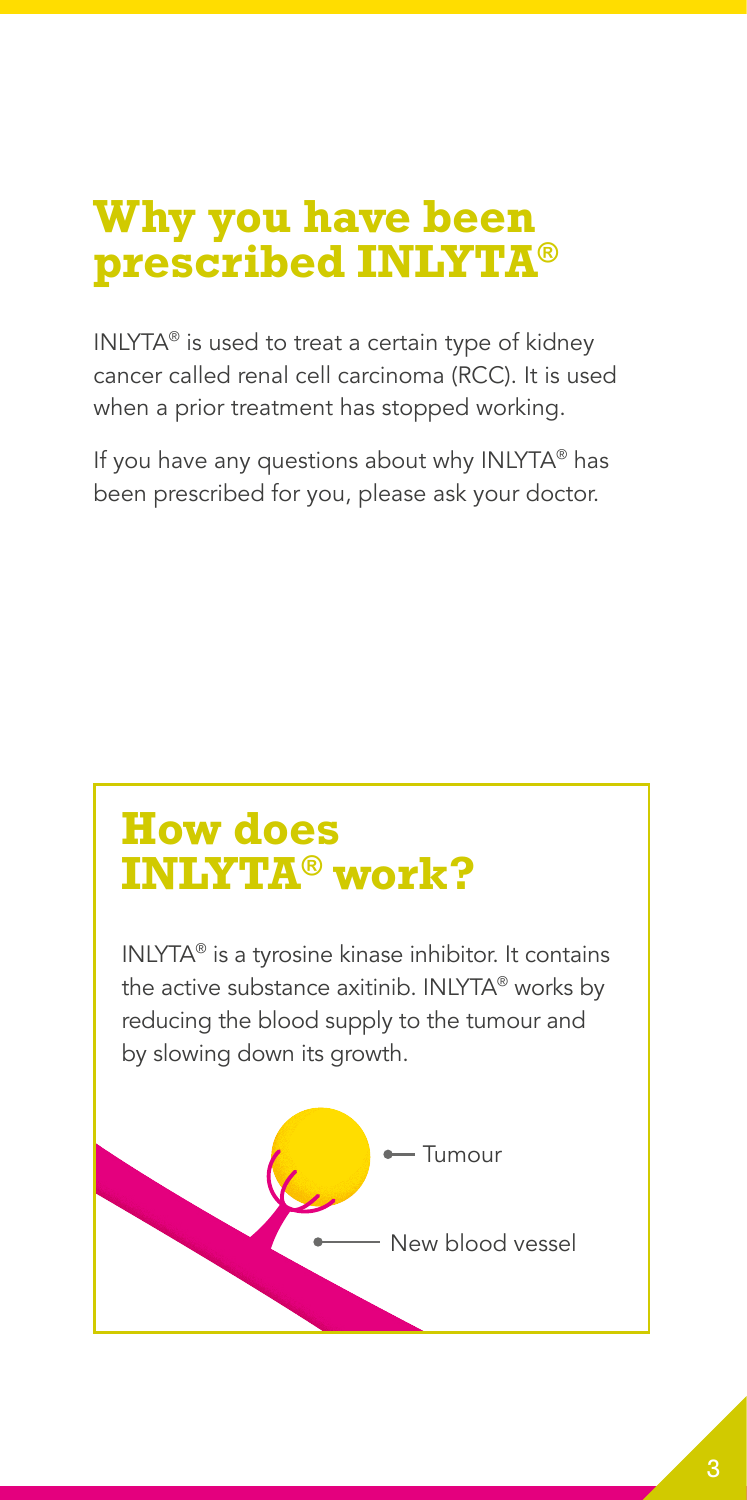## **How to take INLYTA®**

You should take INLYTA® exactly as your doctor instructs you.

If you do not understand any of the instructions, ask your doctor or pharmacist for help.

INLYTA® tablets should be swallowed whole with a glass of water. INLYTA® can be taken with or without food.

Do not drink grapefruit juice or eat grapefruit while taking INLYTA® as these foods may change the amount of INLYTA® in your body.

#### **When to take INLYTA®**

Take INLYTA<sup>®</sup> twice a day, about the same time each day to have the best effect.

It will also help you remember when to take it.



Swallow whole with a glass of water



May be taken with or without food Do not eat or drink grapefruit



Take twice a day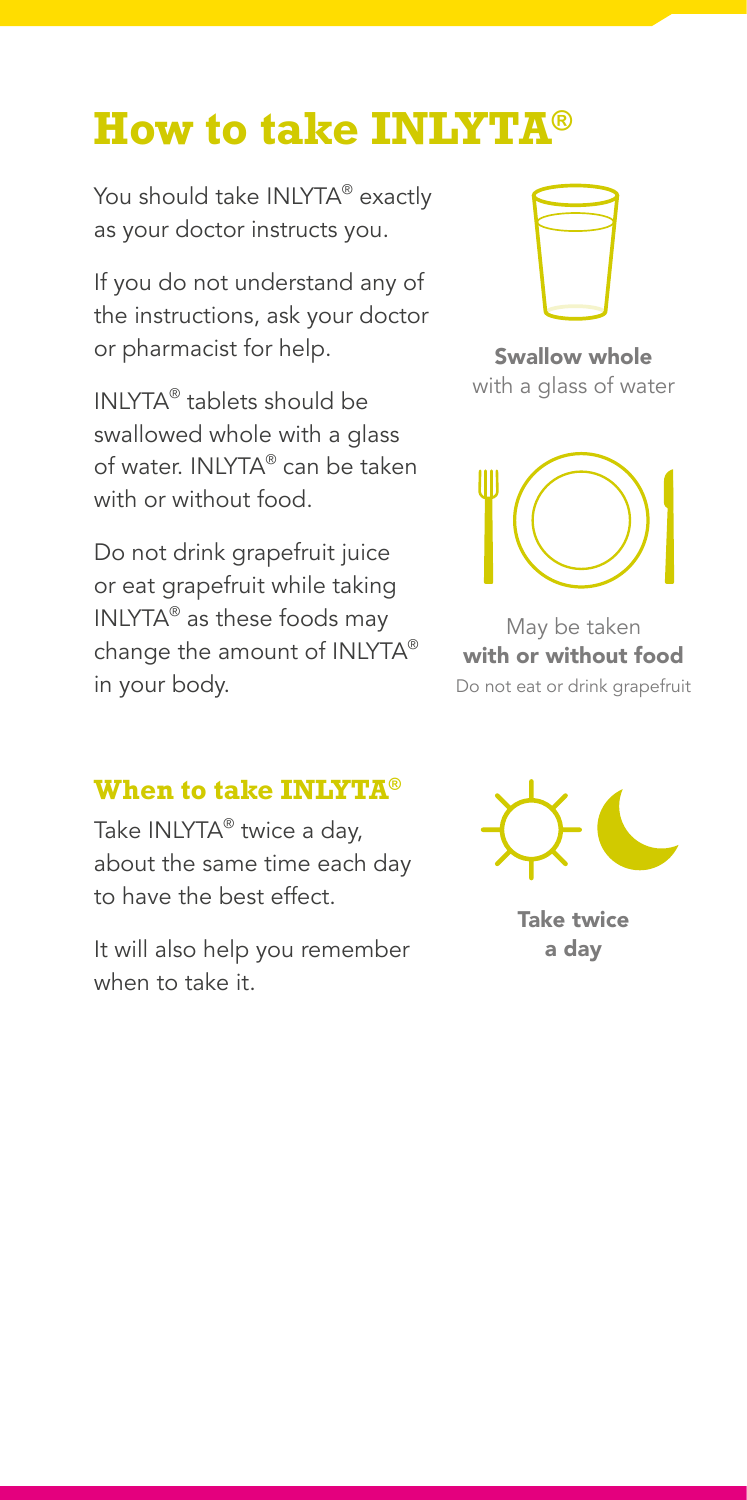#### **How much to take**

INLYTA® is available in 1mg and 5mg tablets. Your doctor will tell you which tablets you should take.

For kidney cancer, the usual starting dose of INLYTA® is one 5mg tablet taken two times a day (a total of two tablets each day).

Your doctor may increase or decrease your dose depending on your response to INLYTA®.



#### **How long to take INLYTA®**

Continue taking INLYTA® for as long as your doctor tells you. This medicine helps to control your condition. It is important to keep taking your medicine even if you feel well.

#### **If you miss a dose of INLYTA®**

If you miss a dose of INLYTA®, take your next dose at your regular time. Do not take a double dose to make up for the dose that you missed.

If you are unsure what to do, ask your doctor or pharmacist for advice.

If you have trouble remembering to take your medicine, ask your pharmacist for some hints to help you remember.

#### **If you take too much (overdose)**

If you think that you or anyone else may have taken too much INLYTA® , immediately telephone your doctor, or the Poisons Information Centre (0800 POISON or 0800 764 766) for advice, or go to Accident and Emergency at the nearest hospital.

Do this even if there are no signs of discomfort or poisoning. You may need urgent medical attention.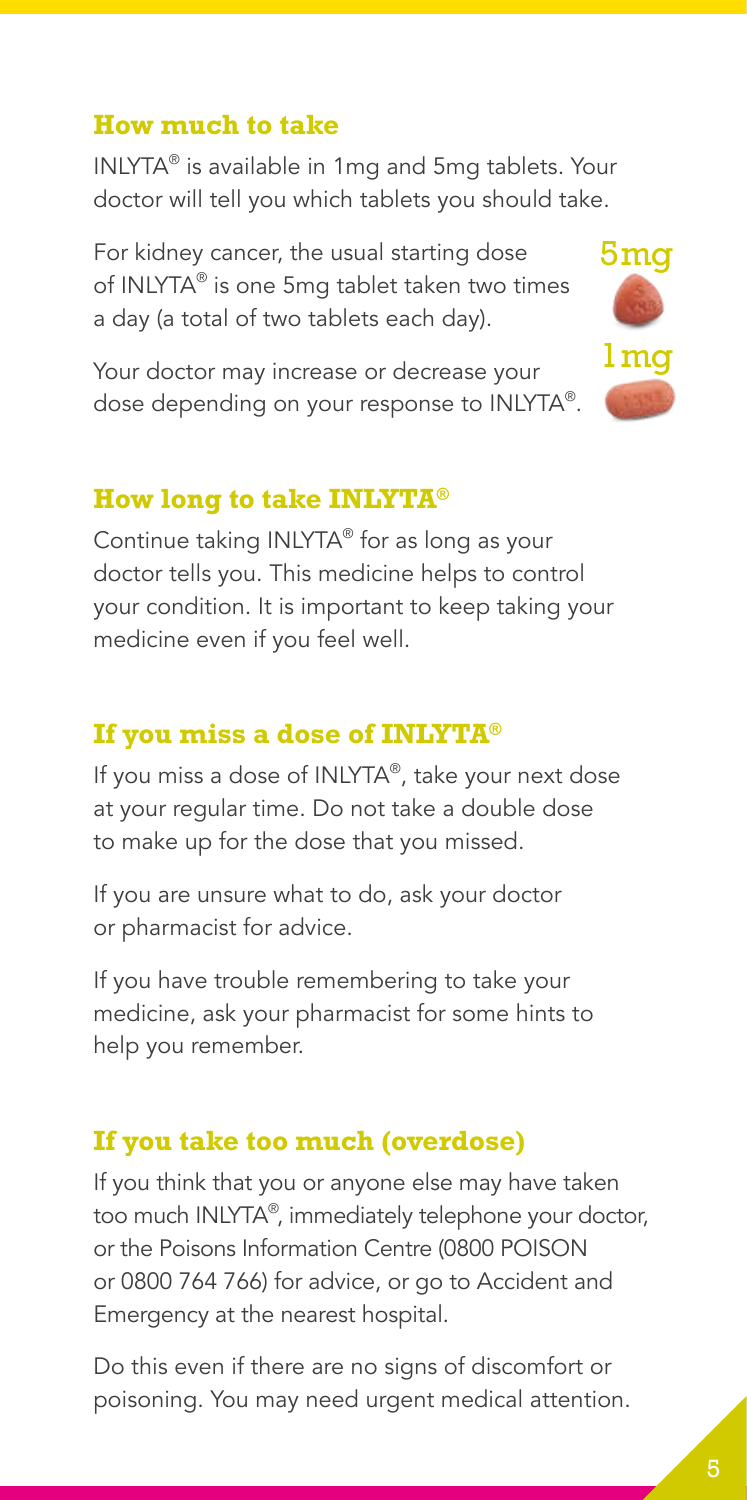# **Before you take INLYTA®**

You must advise your doctor if you currently have, or had in the past, any of the following conditions:

- High blood pressure
- Thyroid gland problems
- Blood clots in your veins and/or arteries (blood vessels) or lungs
- **Stroke or heart attack**
- **Bleeding problems**
- An unhealed wound or scheduled surgery
- **Liver problems**
- Serious kidney problems (other than cancer for which you are being treated)
- **Lactose intolerance**

Before taking INLYTA® your blood pressure should be well-controlled.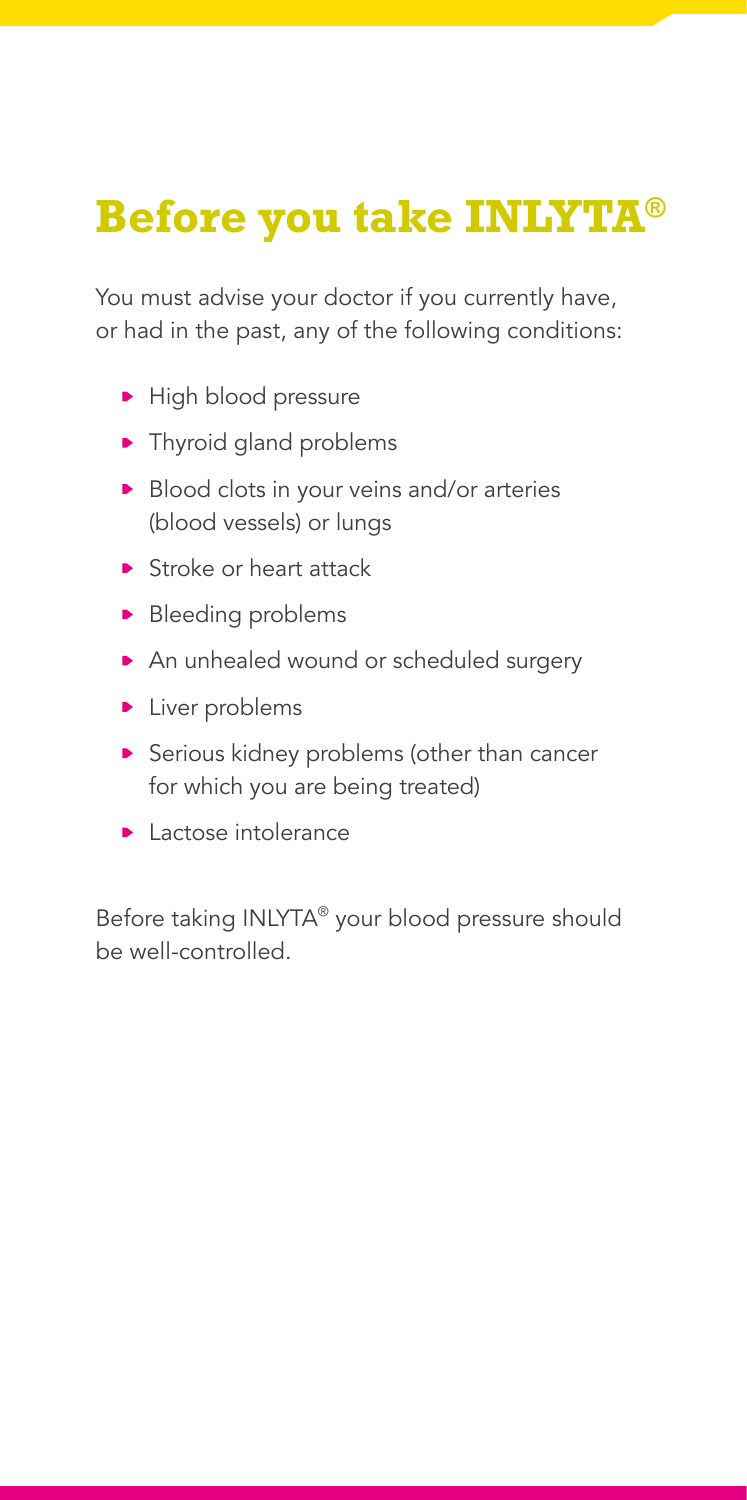#### **INLYTA® and pregnancy**

Before starting INLYTA® tell your doctor if you are pregnant, are breast-feeding or plan to become pregnant.

INLYTA® has the potential to cause infertility.

INLYTA® should not be taken during pregnancy. Your doctor will discuss the risks with you.

Both men and women should use effective contraception to prevent pregnancy during treatment with INLYTA®. Talk to your doctor about effective contraception options.

If you become pregnant while taking INLYTA®, tell your doctor immediately.

Do not breastfeed while taking INLYTA®.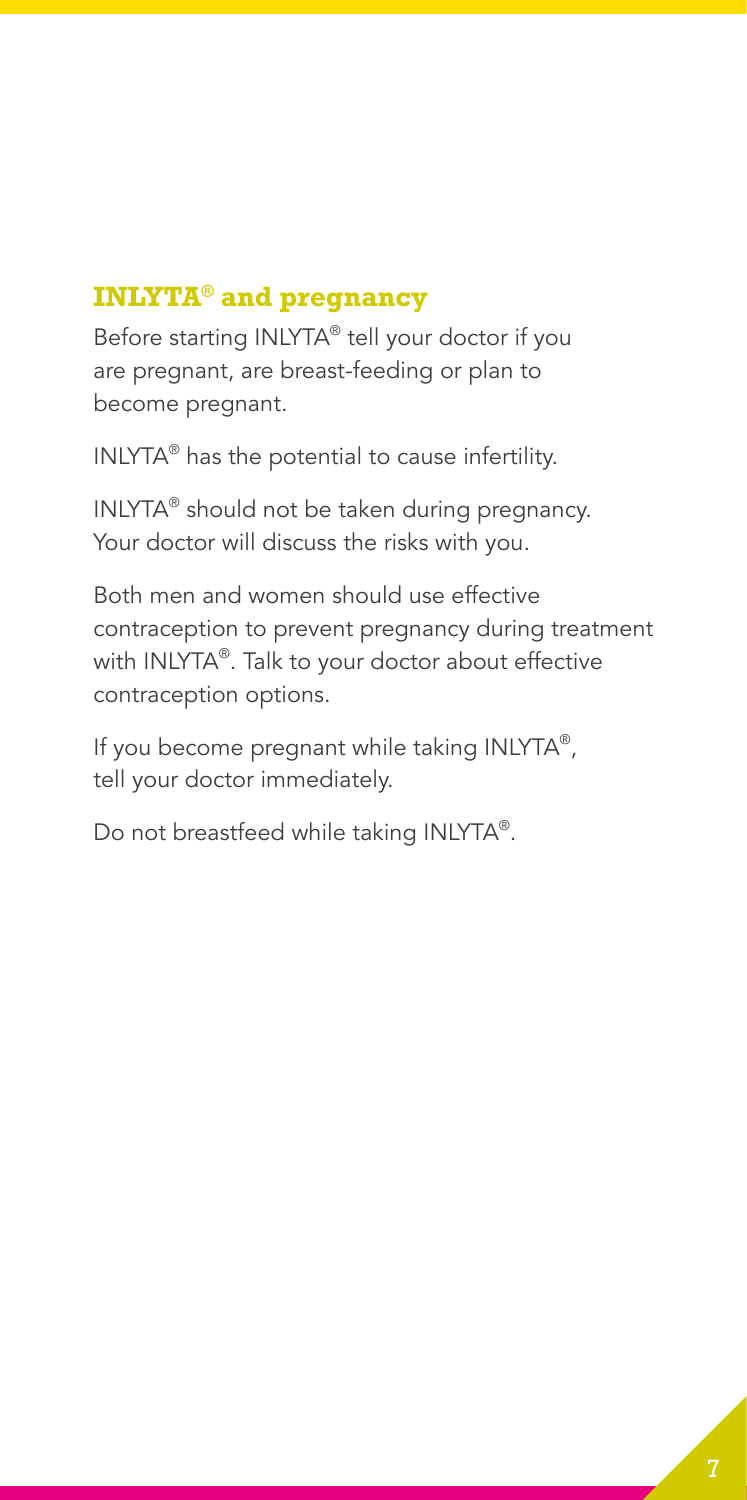# **Taking other medicines**

Before starting treatment with INLYTA®, tell your doctor and pharmacist about any other medicines you may be taking, including:

- All prescription medicines
- All over-the-counter medicines such as vitamins, herbal supplements or natural therapies you may have purchased without a prescription

Some medicines may be affected by INLYTA® or may affect how well INLYTA® works. You may need different amounts of your other medicines, or you may have to change to different medicines. Your doctor will provide advice.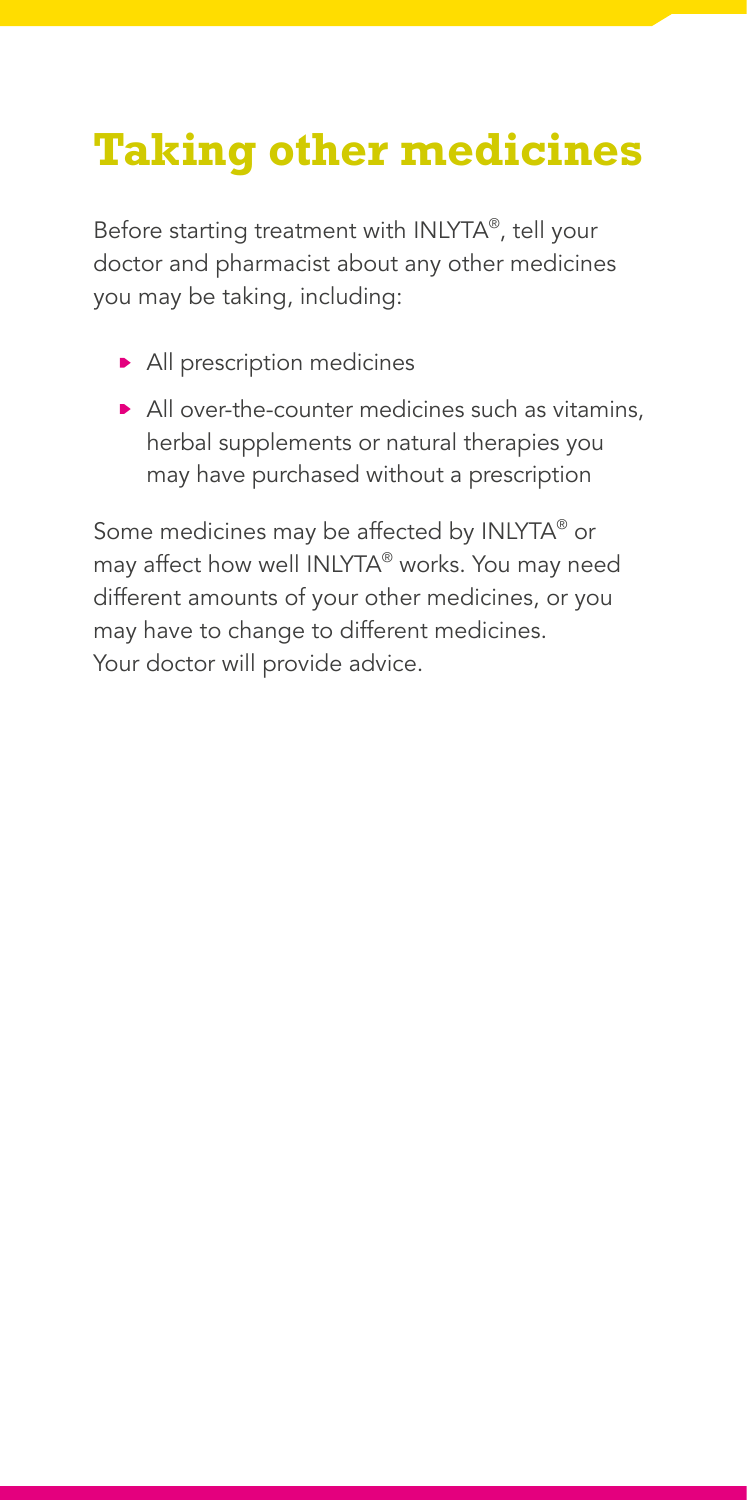It is especially important that you tell your doctor or pharmacist if you are taking any of the following:

- **Dexamethasone, a steroid medicine used** to treat dermatitis, asthma and some other conditions
- **Ketoconazole or itraconazole, medicines used** to treat fungal infections
- **Clarithromycin or telithromycin, antibiotics** used to treat bacterial infections
- Atazanavir, indinavir, nelfinavir, ritonavir or saquinavir, medicines used to treat HIV infection/AIDS
- Rifampin or rifabutin, medicines used to treat tuberculosis (TB)
- Nefazodone, used to treat depression
- Phenytoin, carbamazepine or phenobarbital, anti-epileptic medicines used to stop seizures or fits
- **•** Theophylline, used to treat asthma or other lung diseases
- St John's wort (Hypericum perforatum), a herbal medicine used to treat depression and other conditions

Your doctor and pharmacist will have more information on which medicines to be careful with or to avoid while taking INLYTA®.

Also, it is important to remind your doctor that you are taking INLYTA® if you are prescribed any new medicine.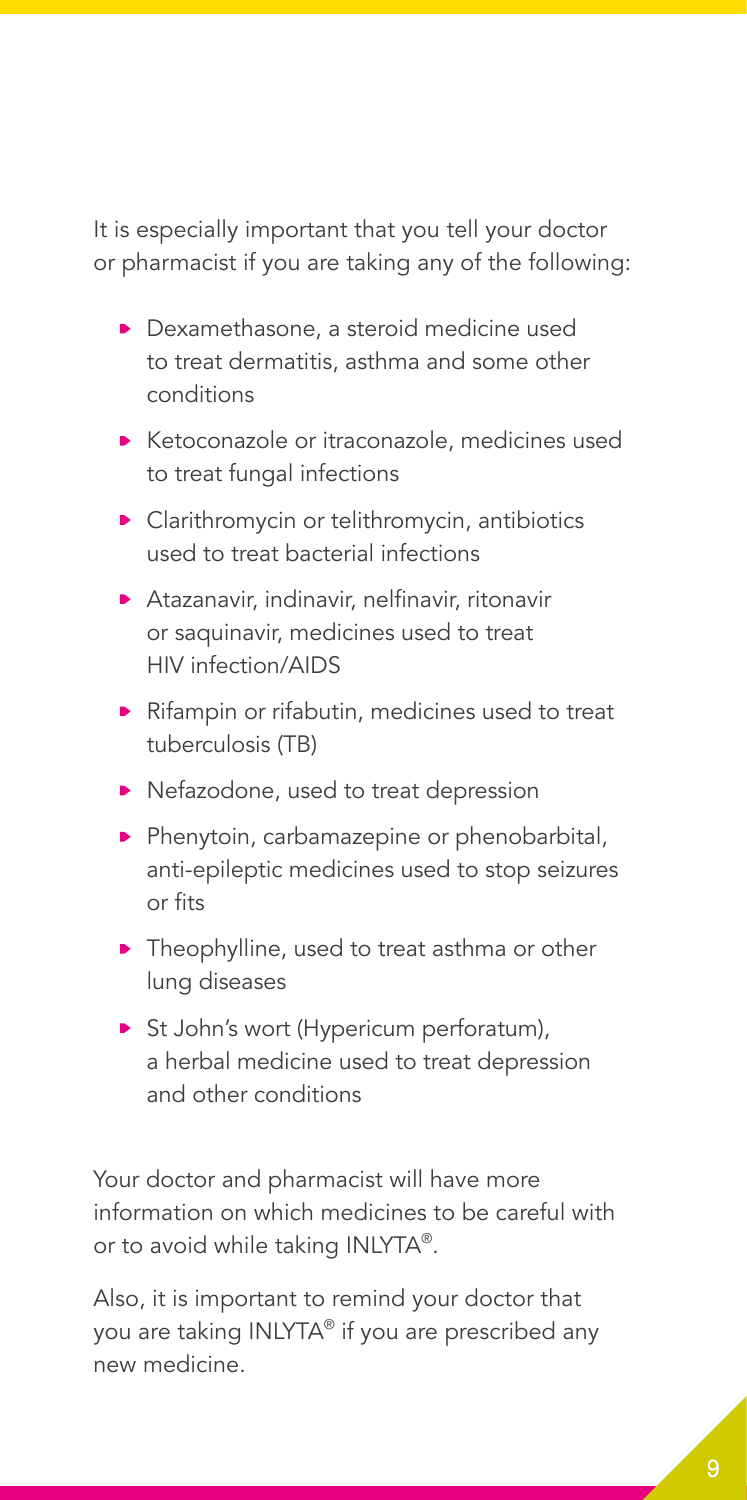### **Other things to be aware of**

- You will need regular appointments with your doctor to make sure your treatment with INLYTA® is working. Make sure you keep all your appointments.
	- While you are taking INLYTA® your blood pressure should be regularly monitored. If you experience high blood pressure, your doctor may prescribe medicine to treat your high blood pressure or they may change your dose of INLYTA®.
	- You will also have to have regular blood tests to make sure the medicine is working and to check for any side effects (some side effects can only be found when your doctor conducts tests).
		- Until you know how INLYTA® affects you, be careful driving, operating machinery or doing jobs that require you to be alert. INLYTA<sup>®</sup> may make some people feel very tired or dizzy.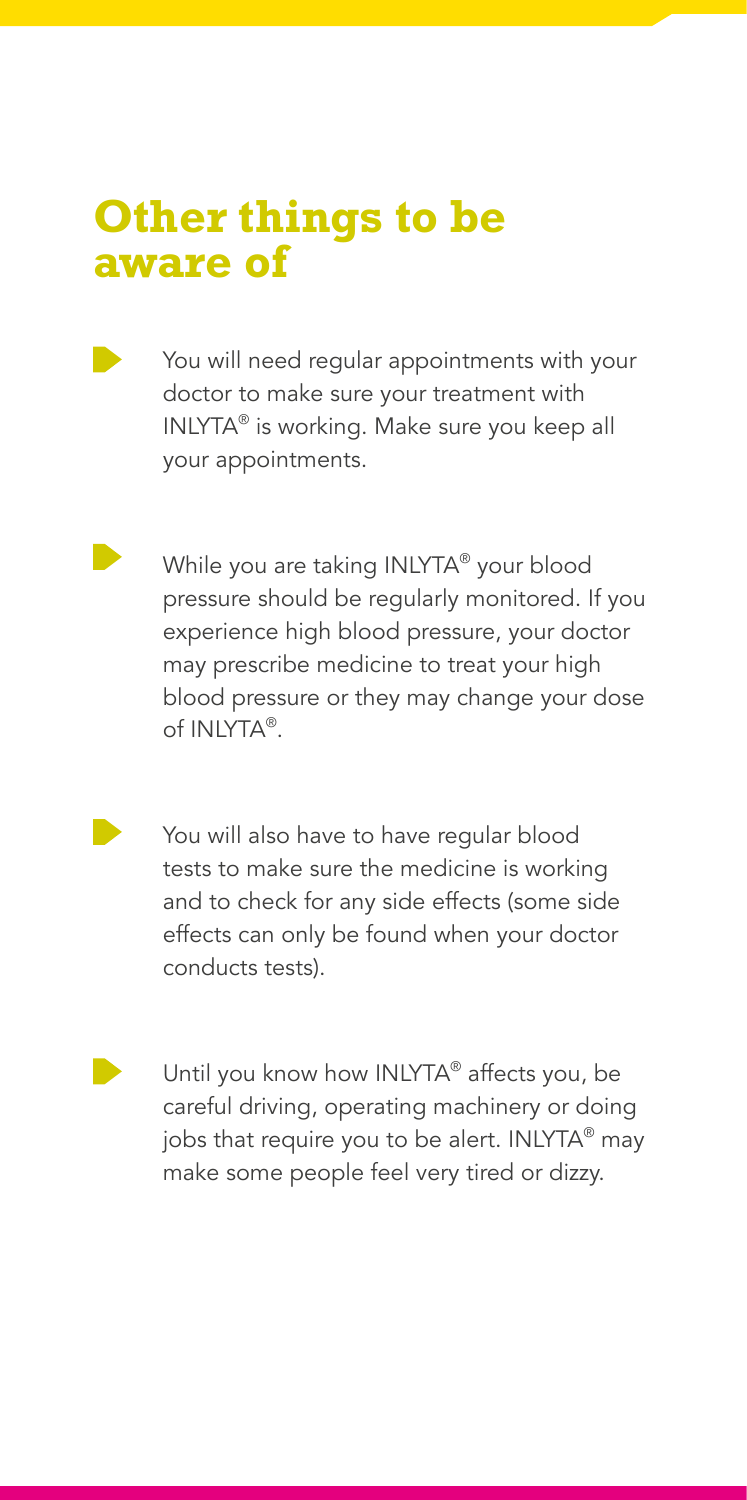

If you feel light-headed, dizzy or faint when getting out of bed or standing up, get up slowly. Standing up slowly, especially when you get up from bed or chairs, will help your body get used to the change in position and blood pressure. If this problem continues or gets worse, talk to your doctor.



You should stop taking INLYTA® at least 24 hours before any planned surgery. Be sure to tell your surgeon or anaesthetist that you are taking INLYTA®.



Tell any other doctors, dentists and pharmacists who treat you that you are taking INLYTA®.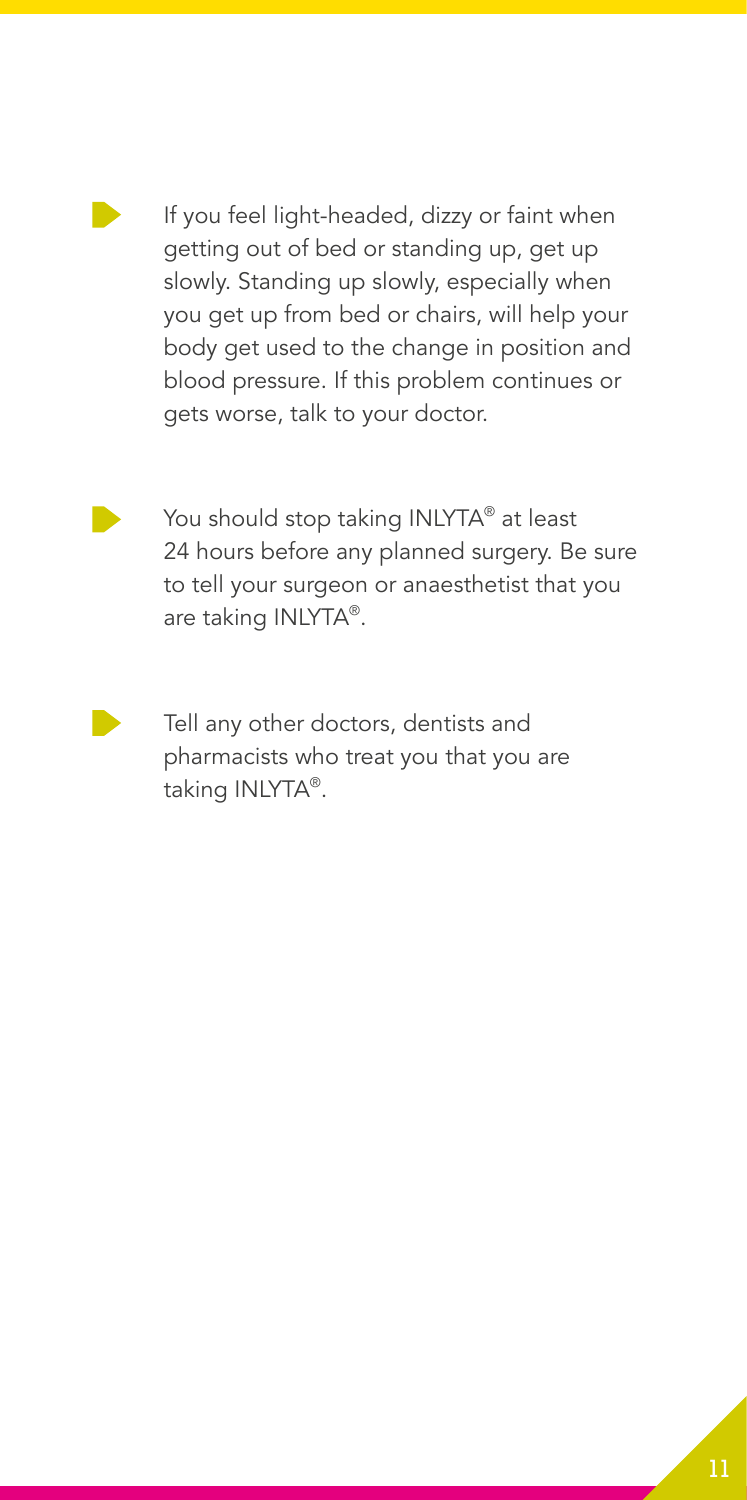# **Possible side effects**

All medicines can have side effects. Sometimes they are serious, most of the time they are not. Tell your doctor or pharmacist as soon as possible if you do not feel well while you are taking INLYTA®.

Dose interruptions and/or reductions in dose may be needed during treatment with INLYTA®. However, if you experience some of the more serious side effects you may require medical attention. Be sure to talk to your doctor about any side effects you experience.

It can be difficult to tell whether side effects are the result of taking INLYTA®, effects of your condition or side effects of other medicines you may be taking. For this reason it is important to tell your doctor of any change in your condition.

Do not be alarmed by the list of side effects.

You may not experience any of them.

Ask your doctor or pharmacist to answer any questions you may have.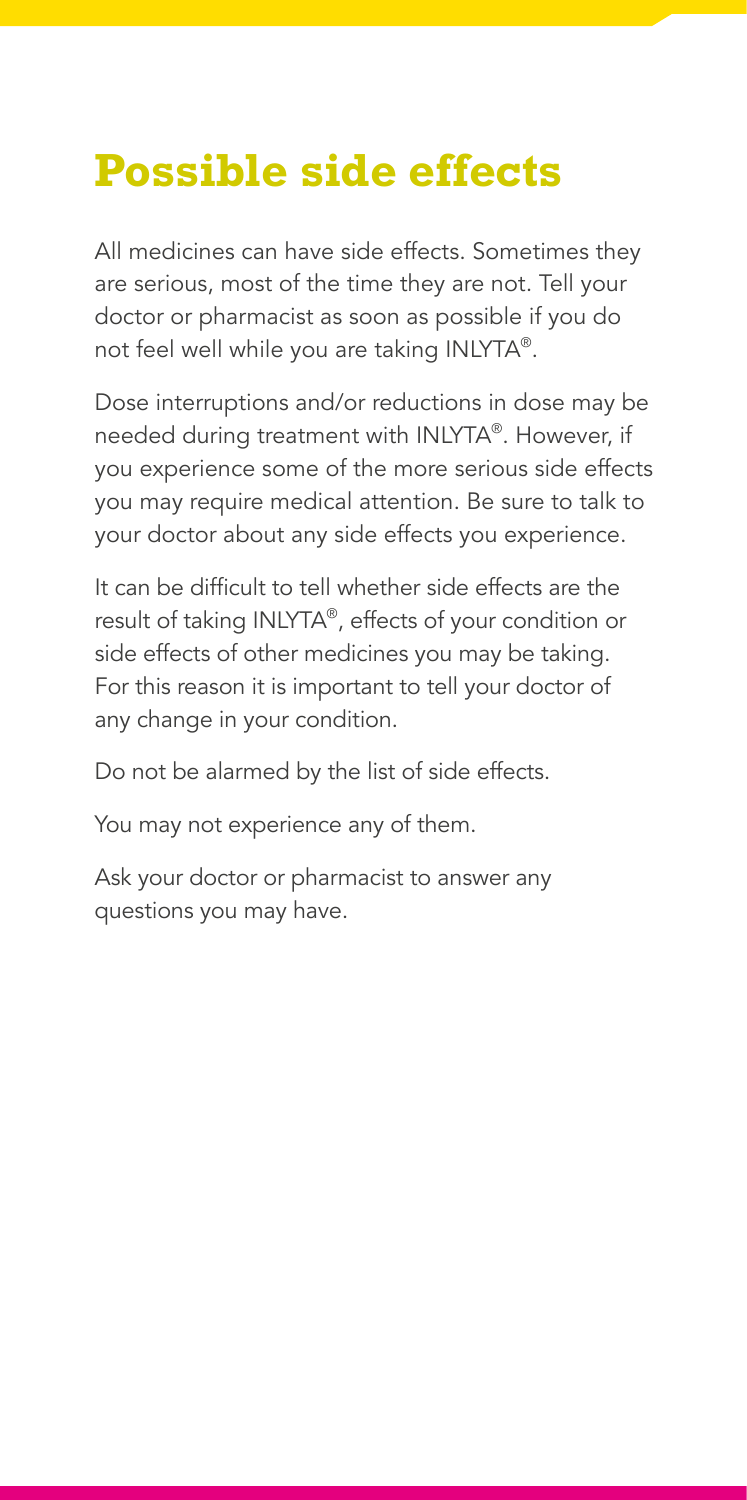#### **Side effects associated with INLYTA®**

#### More common:

- ▶ diarrhoea
- high blood pressure
- **tiredness**
- $\blacktriangleright$  loss of appetite
- nausea (feeling sick) or vomiting
- **h** hoarseness, change in your voice
- **tingling or rash on** palms of hands or soles of feet
- veight loss
- **•** constipation
- low thyroid hormone levels (symptoms include being more sensitive to cold, unintentional weight gain and lack of energy)
- **Soreness or burning** of the mouth, tongue or throat
- **•** shortness of breath, cough
- stomach ache, indigestion
- headache
- **pain in hands or feet**
- muscle pain, joint pain
- **•** change in sense of taste
- **P** rash, dry, red, scaly or itchy skin
- dizziness
- **•** dehydration
- nose bleeding
- **P** piles or bleeding from the back passage
- hair loss
- ▶ unusual urine colour
- **P** ringing or sound in the ears
- **weakness**

Do not be alarmed by this list of side effects. You may not experience any of them.

Side effects not listed above may also occur in some people.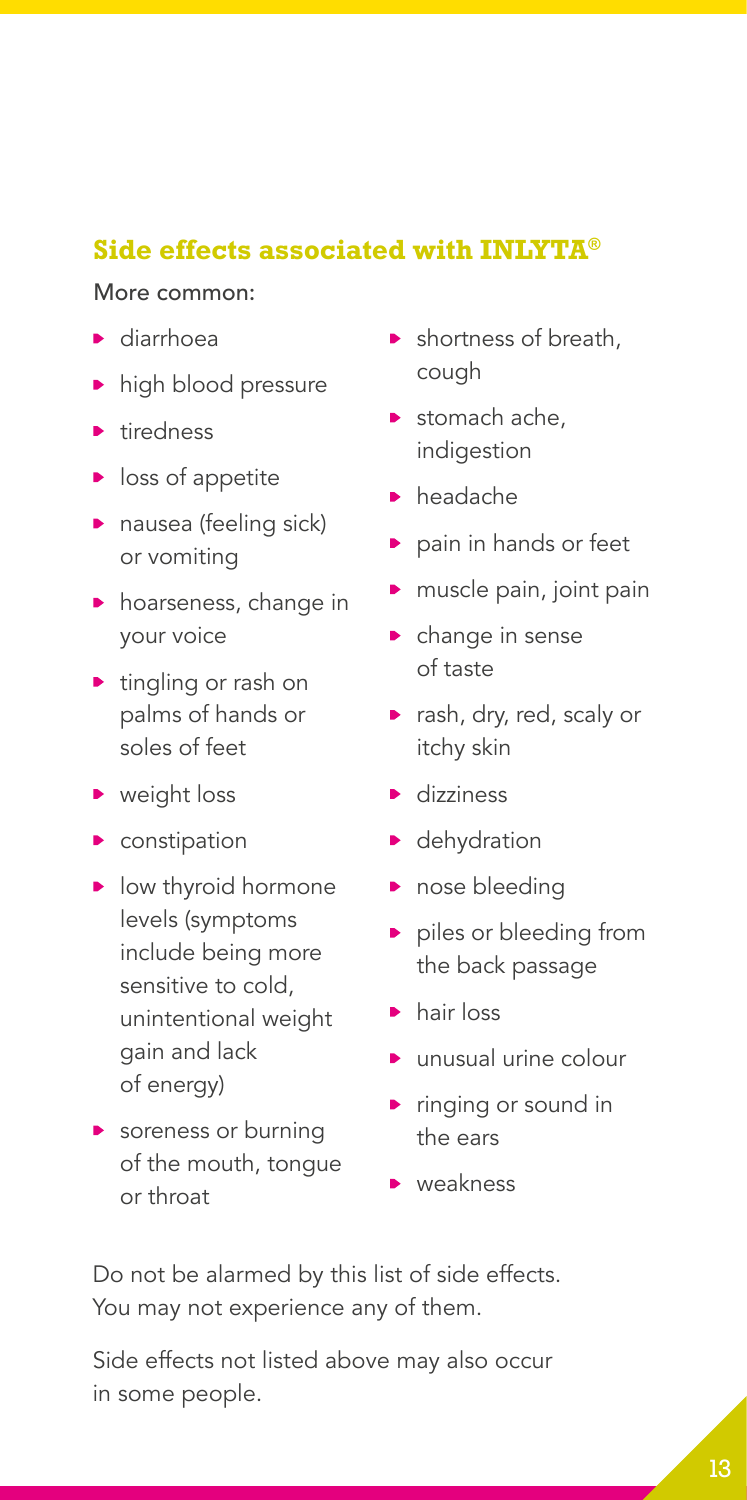### **Possible side effects (cont.)**

#### **Coping with side effects**

Most side effects associated with INLYTA® can be managed. There are many treatment options that can minimise or prevent the side effects of INLYTA®.

Tell your doctor or pharmacist if you have any side effect that bothers you or that does not go away. They can provide advice.

#### **Tell your doctor as soon as possible if…**

Tell your doctor as soon as possible if you notice any of the following:

- high blood pressure (symptoms may include headaches, dizziness, blurred vision, nausea and vomiting)
- $\triangleright$  foamy and frothy urine with swelling abdomen, legs or eyes
- **D** swelling of feet or legs, leg pain, cough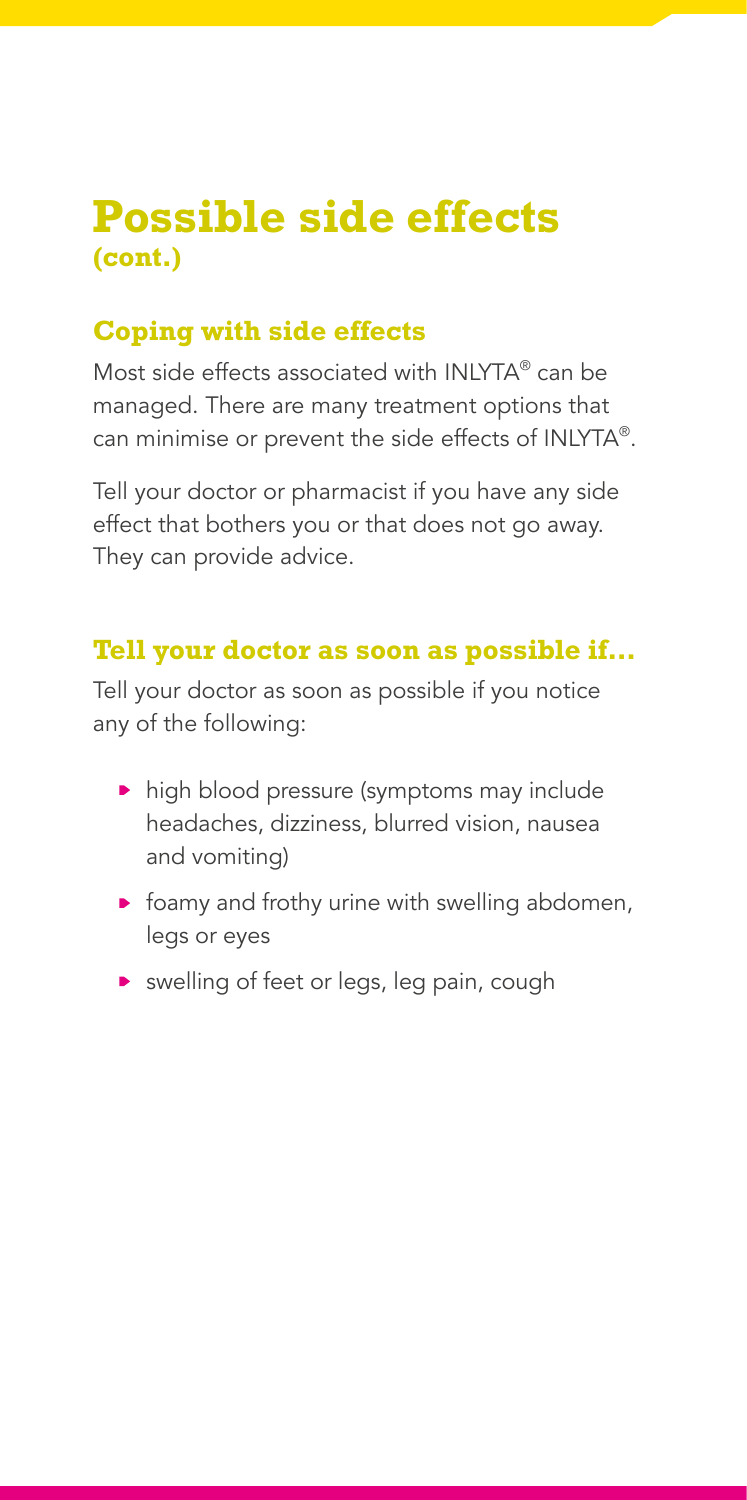#### **Go to hospital if…**

Tell your doctor immediately or go to Accident and Emergency at your nearest hospital if you notice any of the following:

- $\triangleright$  chest pain or pressure, pain in your arms, back, neck or jaw; shortness of breath
- **numbness or weakness on one side of your** body, loss of coordination
- **•** trouble speaking, seeing or swallowing
- **headache, confusion, trouble seeing, seizures or** fits
- **>** severe stomach pain with vomiting and fever

Tell your doctor or pharmacist if you notice anything else that is making you feel unwell.

If you wish to report an adverse event, please contact Pfizer Drug Safety Phone: 0800 734 260 or Email: AUS.AEReporting@pfizer.com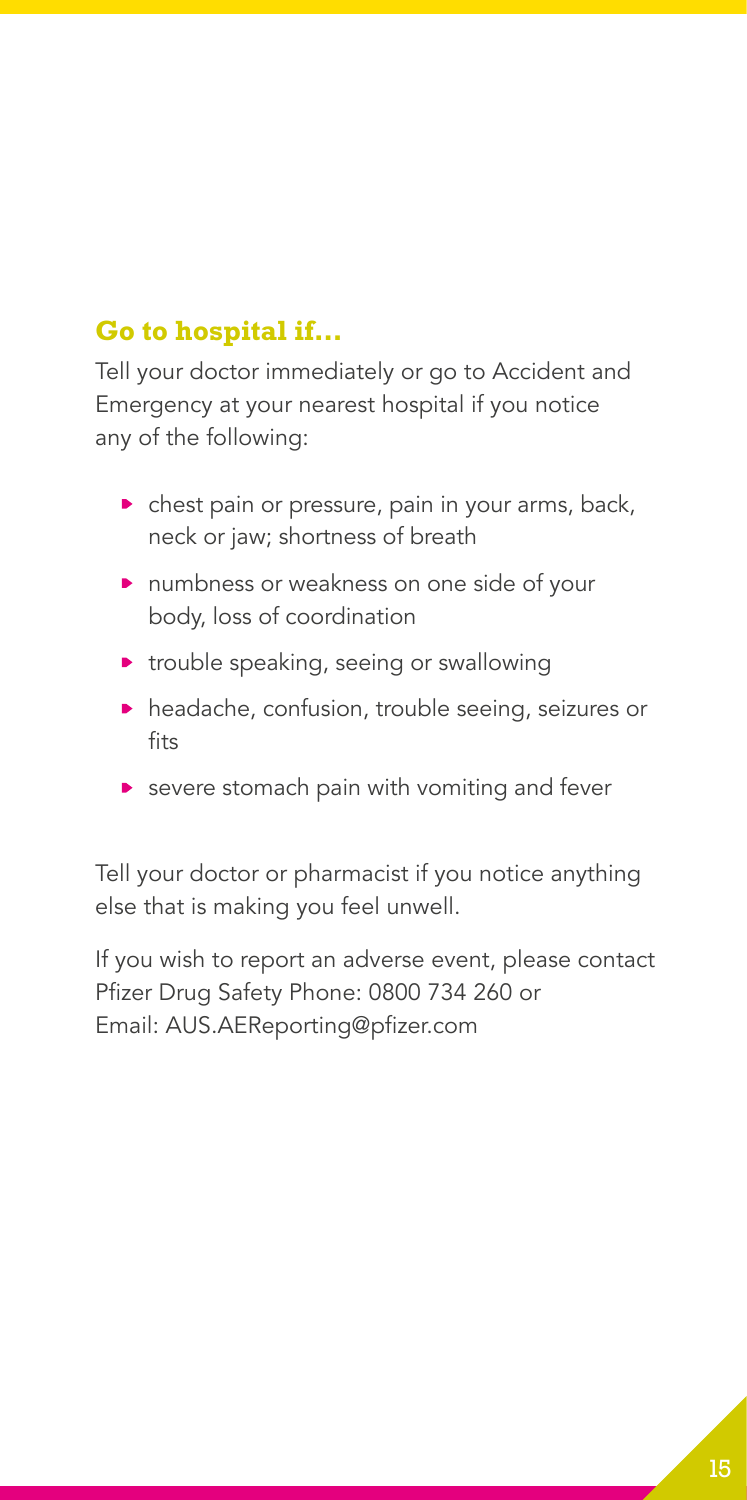# **Advice for self-care**

- Drink plenty of water, unless you are instructed otherwise.
- Eat foods that may help reduce diarrhoea.
- Monitor your blood pressure.
- ▶ Wash your hands often to avoid infection.
- ▶ Use an electric razor and a soft toothbrush to minimise bleeding.
- Avoid contact sports or activities that could cause injury.
- $\triangleright$  To reduce nausea eat small, frequent meals.
- Avoid sun exposure and wear SPF 15 (or higher) sunblock and protective clothing.
- ▶ Avoid alcohol.
- Get plenty of rest.
- Maintain good nutrition.

Ask your doctor or pharmacist to answer any questions you may have.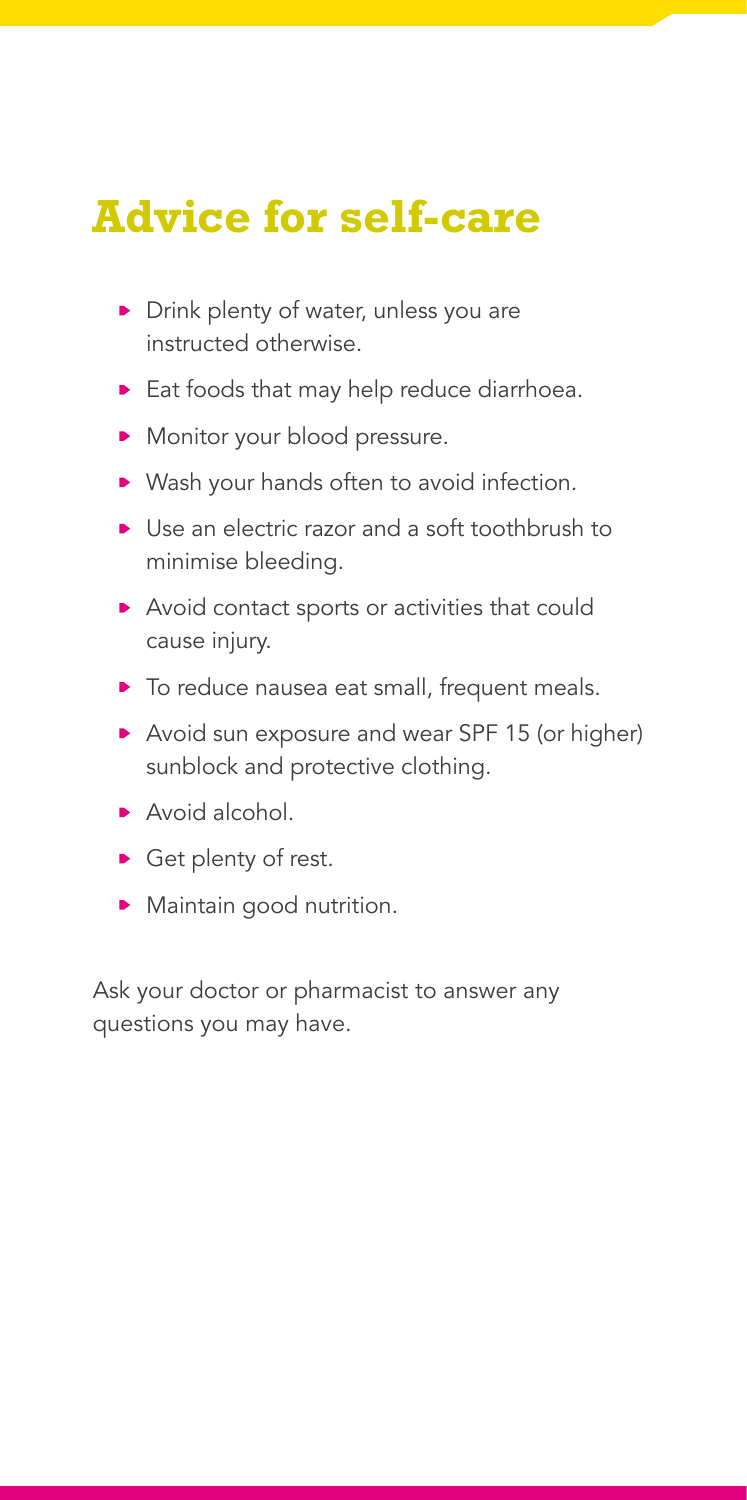# **How can I work with my healthcare team?**

Learn about your disease and treatment so you can help your healthcare team help you.

Understanding your treatment and how it affects you will help you to provide relevant information to your healthcare team. This helps your doctor give you the best advice and treatment. Ask each member of your healthcare team – oncologist, oncology nurse, pharmacist, therapist and others – about their role in your treatment program so you can direct your questions to the appropriate person.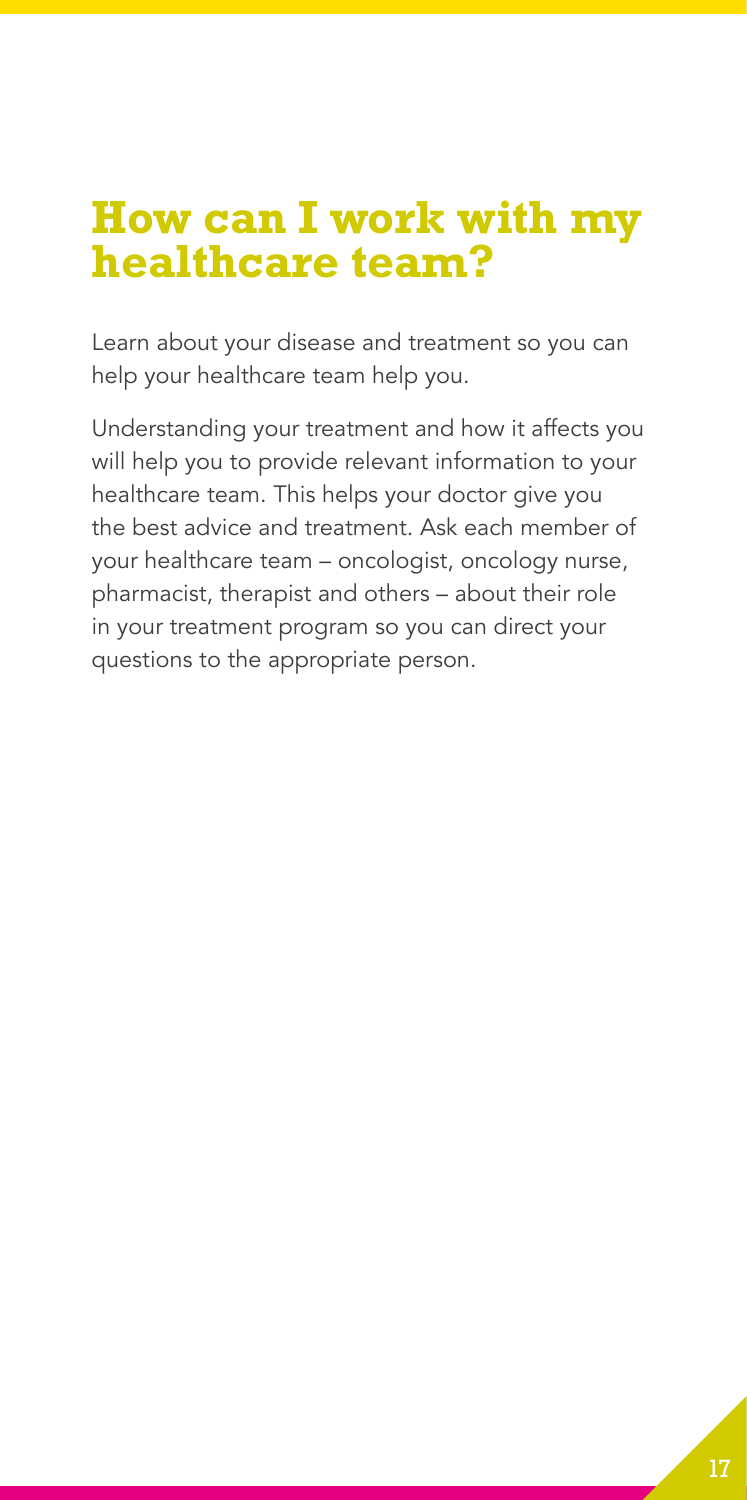## **INLYTA® (axitinib) Assistance Program**

To help make INLYTA® more affordable for you, Pfizer has developed the INLYTA® Assistance Program. This program will be available through your healthcare provider and may help reduce the overall cost of your treatment.

#### Pay for seven months of INLYTA® and, thereafter, INLYTA® at No Charge\* (criteria apply)

The INLYTA® Assistance Program provides your INLYTA® at No Charge, after seven months of INLYTA® therapy has been purchased from a New Zealand pharmacy. It is important to note that the following eligibility criteria must be met to be eligible for this program.\*Speak to your doctor to see if you are eligible.

#### To be eligible for the INLYTA® Assistance Program you must:

- Have advanced renal cell carcinoma and failed on one prior systemic therapy.
- Have purchased seven months of INLYTA® therapy from a New Zealand retail pharmacy and be able to provide proof of purchase with the INLYTA® Assistance Program application form.
- Your doctor must have completed an application form and sent through clinical proof of your condition, that you have failed on one prior systemic therapy and that you are progression free after seven months of INLYTA® therapy.

<sup>\*</sup>Pfizer will provide INLYTA® at No Charge (a dispensary fee may apply), to patients with advanced renal cell carcinoma who have failed on one prior systemic therapy AND who have completed and provided proof of purchase of seven months of INLYTA® therapy AND remain progression free. The treating Physician will need to complete the renewal form yearly from the date signed by the treating physician and send through to Pfizer as outlined in the renewal criteria. INLYTA® will be supplied at the same dosage as purchased during the first seven months of therapy. Any increase in dose will be at the expense of the patient.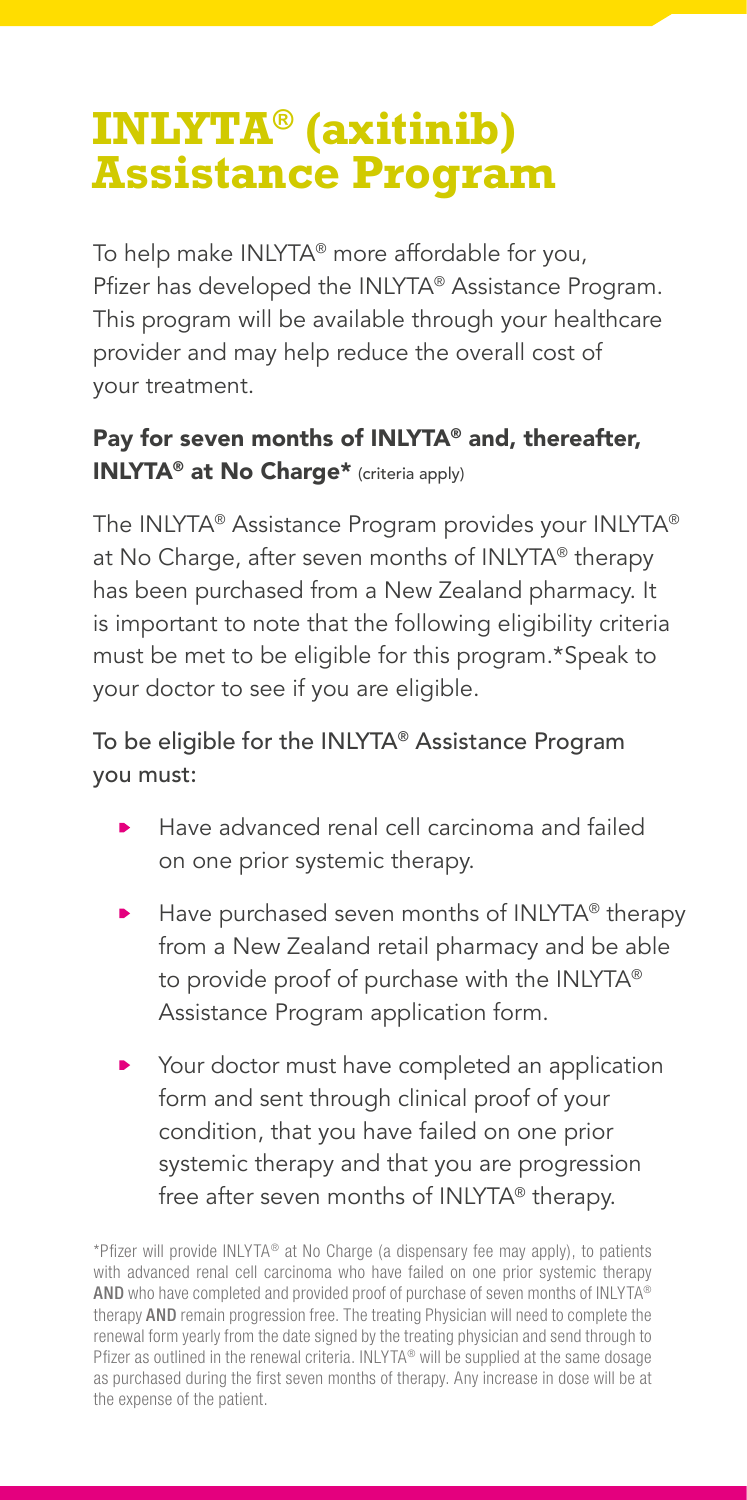#### **INLYTA Tablets**

INLYTA (axitinib) is an unfunded prescription medicine used to treat renal cell carcinoma, a type of kidney cancer. INLYTA has risks and benefits. Use strictly as directed. Consult your doctor to see if INLYTA is right for you. Do not take INLYTA if you are allergic to axitinib or any of the other ingredients in INLYTA tablets. Caution is needed if you have or ever have had high blood pressure, bleeding, blood clots, problems with your thyroid, heart, brain, digestive system, blood vessels, kidneys or liver, are pregnant or planning to become pregnant or are breastfeeding. Tell your doctor if you are taking any other medicines. Common side effects include diarrhoea, high blood pressure, tiredness, loss of appetite, nausea (feeling sick), hoarse or raspy voice, tingling or rash on palms of hands or soles of feet, weight loss, vomiting, feeling weak, constipation, thyroid problems, shortness of breath, cough, mouth ulcers, sore mouth, headache, pain in joints or extremities. If symptoms continue or you have side effects, see your doctor. You will need to pay for this medicine and normal doctor's fees apply. Contains 1 mg or 5 mg of axitinib. Further information on INLYTA is available from www.medsafe.govt.nz or Pfizer New Zealand Ltd, Auckland, www.pfizer.co.nz Ph. 0800 736 363. V10220

#### **References:**

INLYTA (axitinib) Consumer Medicine Information.